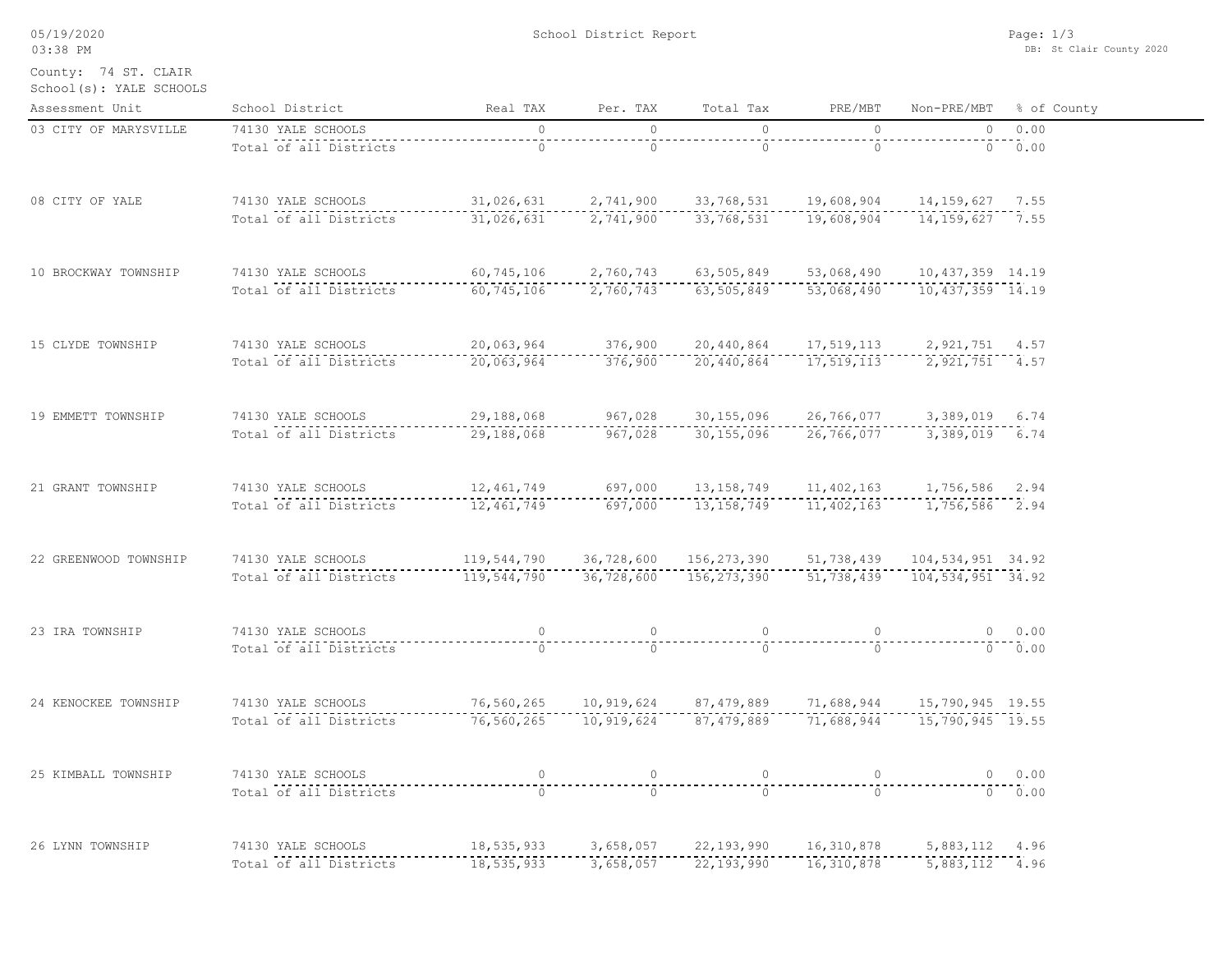| 05/19/2020<br>03:38 PM                          |                              | Page: $2/3$<br>DB: St Clair County 2020 |            |             |             |                    |             |
|-------------------------------------------------|------------------------------|-----------------------------------------|------------|-------------|-------------|--------------------|-------------|
| County: 74 ST. CLAIR<br>School(s): YALE SCHOOLS |                              |                                         |            |             |             |                    |             |
| Assessment Unit                                 | School District              | Real TAX                                | Per. TAX   | Total Tax   | PRE/MBT     | Non-PRE/MBT        | % of County |
| 27 MUSSEY TOWNSHIP                              | 74130 YALE SCHOOLS           | $\circ$                                 | $\circ$    | $\circ$     | $\Omega$    | 0                  | 0.00        |
|                                                 | Total of all Districts       | $\circ$                                 | $\circ$    | $\Omega$    | $\Omega$    |                    | 0 0.00      |
| 29 RILEY TOWNSHIP                               | 74130 YALE SCHOOLS           | 694,209                                 | 20,100     | 714,309     | 283,703     | 430,606 0.16       |             |
|                                                 | Total of all Districts       | 694,209                                 | 20,100     | 714,309     | 283,703     | 430,606 0.16       |             |
| 31 WALES TOWNSHIP                               | 74130 YALE SCHOOLS           | 11,847,034                              | 811,400    | 12,658,434  | 10,367,035  | 2,291,399 2.83     |             |
|                                                 | Total of all Districts       | 11,847,034                              | 811,400    | 12,658,434  | 10,367,035  | 2,291,399 2.83     |             |
| 40 VILLAGE OF CAPAC                             | 74130 YALE SCHOOLS           | $\circ$                                 | $\circ$    | $\circ$     | $\circ$     |                    | $0 \t 0.00$ |
|                                                 | Total of all Districts       | $\Omega$                                | $\circ$    | $\Omega$    | $\Omega$    |                    | 0 0.00      |
| 45 VILLAGE OF EMMETT                            | 74130 YALE SCHOOLS           | 6,483,767                               | 678,700    | 7,162,467   | 4,270,908   | 2,891,559 1.60     |             |
|                                                 | Total of all Districts       | 6,483,767                               | 678,700    | 7,162,467   | 4,270,908   | 2,891,559 1.60     |             |
|                                                 | Grand total of all Districts | 387, 151, 516                           | 60,360,052 | 447,511,568 | 283,024,654 | 164,486,914 100.00 |             |